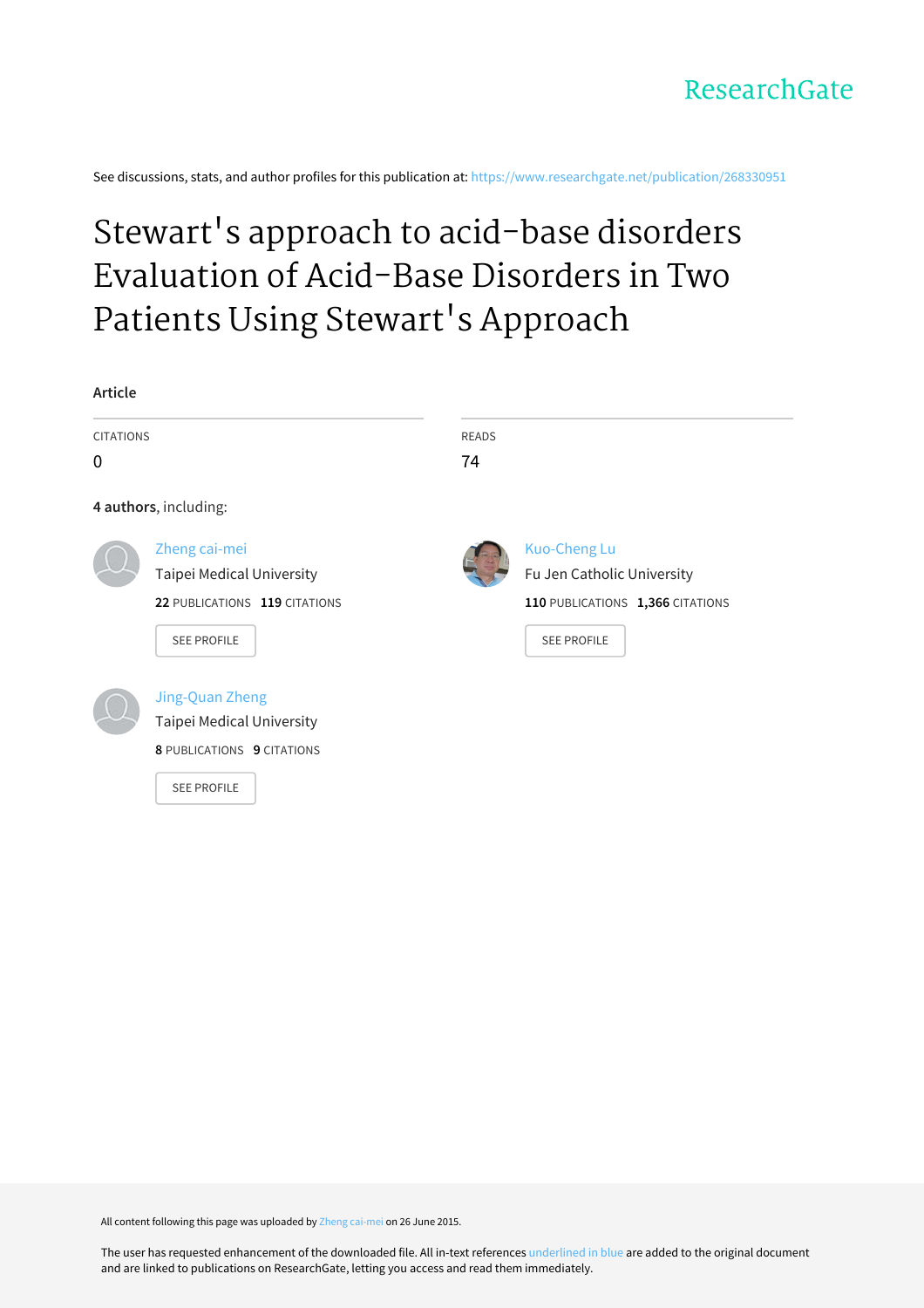## **Evaluation of Acid-Base Disorders in Two Patients Using Stewart's Approach**

 $\mathrm{CaI}\text{-}\mathrm{Mei}$  Zheng $^1\mathrm{,K}$ uo-Cheng  $\mathrm{Lu}^1\mathrm{,J}$ ing-Quan Zheng $^1\mathrm{,J}$ ung-Mou Yang $^2$ 

*Disturbances of acid-base balance can result from serious cellular and general consequences. Monitoring of blood pH is clinically important to evaluate and understand the physiological condition of a critically ill patient. The traditional approach to acid-base equilibrium based on the Henderson –Hasselbalch equation focuses on changes in the concentration of bicarbonate (HCO3 - ), the partial pressure of carbon dioxide (pCO<sub>2</sub>), the dissociation constant and the solubility of*  $CO<sub>2</sub>$ *. The Stewart's approach, however, based on the analysis of the complex components of physiologic fluid, such as sodium*   $(Na^+)$ , potassium  $(K^+)$ , calcium  $(Ca^{2+})$ , magnesium  $(Mg^{2+})$ , chloride  $(CI)$ , pCO<sub>2</sub>, lactate, phosphorus, and *protein, provides better information and a more accurate conceptual view of acid-base mechanism. In this review, we evaluate two cases of acid-base disturbance, one after major surgery, and the other after liver transplantation, using the Stewart's approach, and compare it with the traditional approach.*

*Key words: acid-base balance, strong ion, Henderson–Hasselbalch, Stewart's approach, anion gap, metabolic acidosis, respiratory alkalosis*

#### **Introduction**

Acid-base disturbances remain sophisticated problems in clinical practice. The pH is tightly controlled in acid-base physiology by changes in the plasma hydrogen ion concentration  $[H^+]$ . The traditional approach to acid–base control is based on the Henderson–Hasselbalch equation<sup>(1,2)</sup>. An alternative clinical approach to acid-base balance was cited by Peter A. Stewart, Ph.D in  $1981^{(3-5)}$ . In Stewart's approach, the strong ion difference (SID) of dissociated ions, partial pressure of carbon dioxide  $(pCO<sub>2</sub>)$ , and the sum of acids present in the plasma become the major determinant of  $[H^+]$ in the plasma<sup> $(5,6)$ </sup>. This revolutionalized concept is accepted and widely applied in many European

hospitals, especially in critical care units, trauma centers and anesthetic centers, since this approach can identify more major acid-base disturbances than the traditional approach.

## **The Traditional Approach to Altering pH**

In traditional acid-base evaluation, the Henderson and Hasselbalch equation is used: pH  $=$  pKa + log ([HCO<sub>3</sub>] / [0.03 pCO<sub>2</sub> mmHg]) where the pKa value at 37 $^{\circ}$ C is 6.1<sup>(1,2)</sup>. With this equation, metabolic disorders are not clearly quantified since  $[HCO<sub>3</sub>]$  depends on the partial pressure of  $(pCO<sub>2</sub>)$ *in vivo*. So, the standard base excess (SBE) and standard bicarbonate theories were introduced

Department of Emergency, Cardinal Tien Hospital

Received: June 5, 2009 Accepted for publication: August 27, 2009

From the <sup>1</sup>Division of Nephrology, Department of Medicine, <sup>2</sup>Department of Emergency

Cardinal Tien Hospital, Fu-Jen Catholic University School of Medicine

Address reprint requests and correspondence: Dr. Jung-Mou Yang

<sup>362</sup> Chungcheng Road, Hsintien City, Taipei County 23137, Taiwan (R.O.C.)

Tel: (02)22193391 ext 65340 Fax: (02)29107920

E-mail: ttwyl123@yahoo.com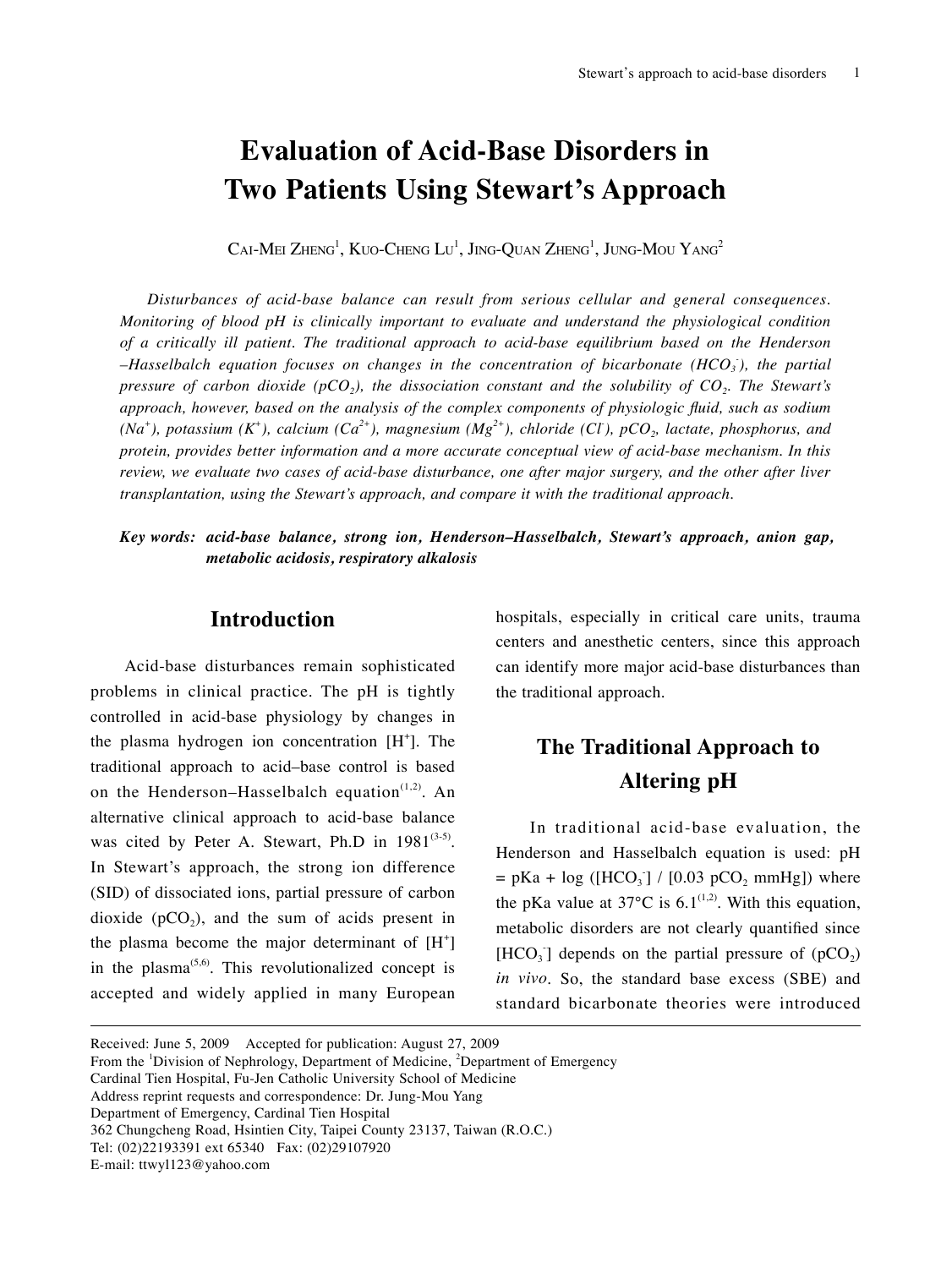to reveal underlying metabolic disorders $(7,8)$ . The calculated bicarbonate value is adjusted under a  $pCO<sub>2</sub>$  of 40 mmHg (5.3 kPa) to achieve the standard bicarbonate value. The SBE represents the amount of base that needs to be added to the blood to get a normal pH at a  $pCO<sub>2</sub>$  of 40 mmHg. The more negative the SBE, the more acidic the blood results.

### **Stewart's Physicochemical Approach to Altering pH**

With the Stewart concept, autoionization of water results in  $H^+$  and OH, and the water dissociation can be written as:

 $H_2O \leftrightarrow H^+ + OH^-$ 

Water dissociation remains constant, in other words,

 $Kw = [H^+] \times [OH^+]$ ,

Where Kw is the dissociation constant for  $water^{(9,10)}$ 

If [H<sup>+</sup>] increases, [OH<sup>-</sup>] decreases by the same amount. Three variables that determine water dissociation, i.e. the  $pCO<sub>2</sub>$ , SID, and total weak acid concentration  $(A<sub>TOT</sub>)$ , become important in determining the pH (Fig.  $1)^{(11)}$ .

Our goal in this report is to compare the traditional approach to acid-base equilibrium based on the  $CO<sub>2</sub>$  and  $HCO<sub>3</sub>$  buffering system with the Stewart's approach based on the so-called SID and  $A<sub>TOT</sub>$ .

#### **Examples**

#### **Case 1**

A 72 years old woman had a motor vehicle accident and sustained severe injuries to the right anterior chest and lower abdomen. She had a history of type 2 diabetes mellitus and hypertension for 5 years, chronic obstructive lung disease for 3 years, and a cholecystectomy for gallstones 2 years previously. Her regular medications include



Fig. 1 The three independent factors that determine water dissociation,  $[H^+]$  and plasma pH, are: (1) pCO<sub>2</sub>; (2) SID; and (3)  $A<sub>TOT</sub>$ . The degree of water dissociation with the release of  $H^+$  is the determinant of body pH. The pCO<sub>2</sub> reflects respiratory disturbances in the pH; SID and  $A_{TOT}$  reflects metabolic disturbances in pH. (Abbreviations:  $A_{TOT}$ , total weak acid concentration; A<sup>-</sup>, dissociated weak acids; AH, associated weak acids; SID, strong ion difference) (Modified from reference 11)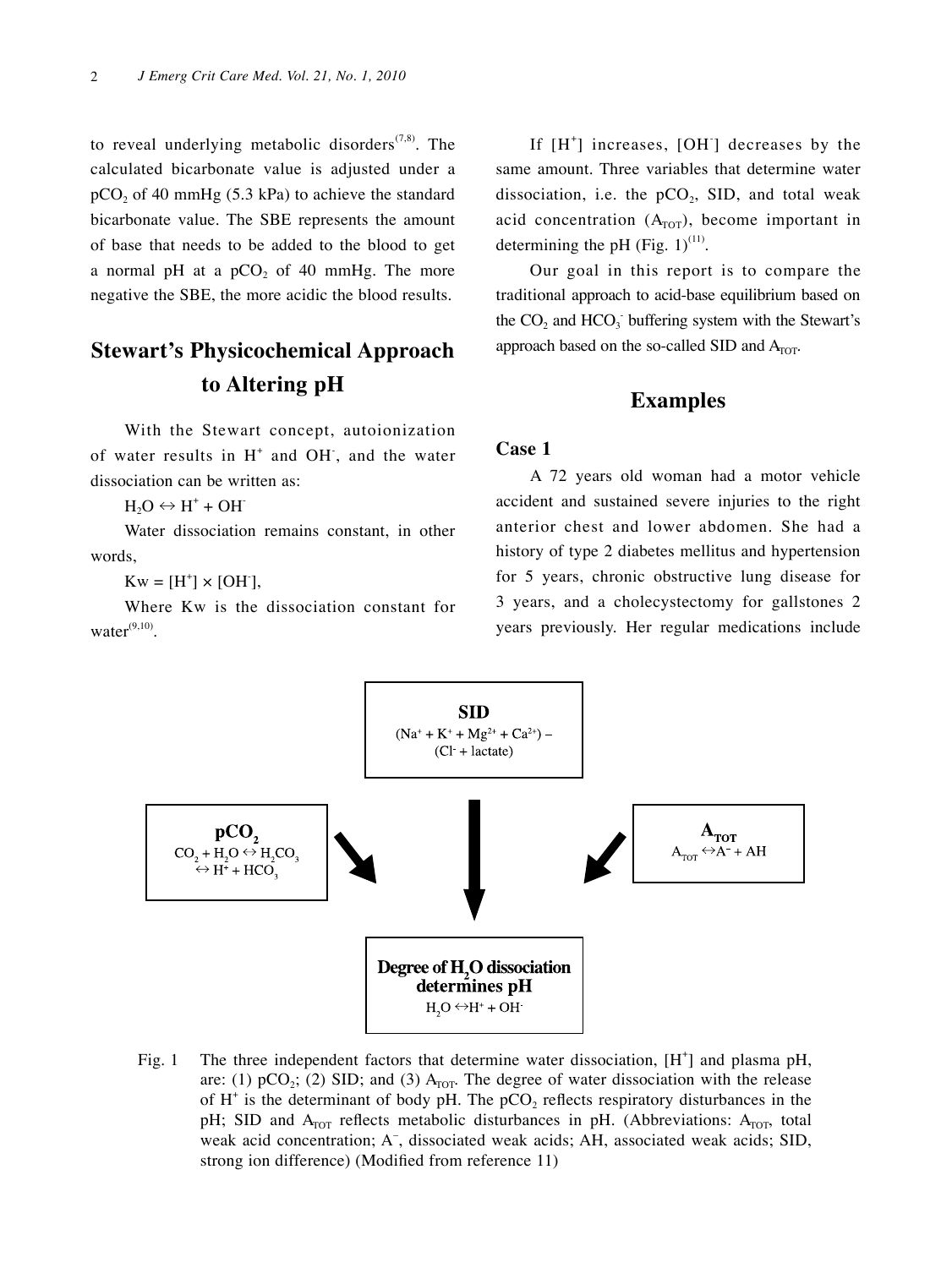glidiab, nifedipine, and atrovent inhalers prescribed by an endocrinologist in the out-patient department. In the Emergency Room, she was in critical condition with fractures of multiple ribs, pulmonary contusion, and intestinal perforation. Emergency exploratory laparotomy was done and a massive amount of blood was found intraperitoneally. During surgery, large amounts of lactated Ringer's solution and packed red blood cells were given intravenously. Arterial blood gases obtained in the operating room revealed the pH,  $P_{a}CO_{2}$ , and SBE were 7.10, 30 mmHg, and -19 mEq/l, respectively. The plasma lactate concentration was 11.5 mEq/l after additional blood products and 120 mmol of  $NaHCO<sub>3</sub>$  were given for resuscitation. Here, the patient had lactic acidosis secondary to blood loss and tissue destruction (SBE of -19 mEq/l, increased lactic acid) with acute respiratory acidosis (calculated  $pCO<sub>2</sub>$  of 21 mmHg, less than the actual  $P_{a}CO_{2}$  of 30 mmHg) from poor ventilation because of rib fractures and pain.

After transfer to the intensive care unit (ICU), ventilation was supported with a mechanical ventilator. Her blood gas analysis revealed pH was 7.35, pCO<sub>2</sub> 35 mmHg, and SBE -5 mEq/l, and the serum lactate was 8.0 mEq/l. Because her hematocrit was low at 29%, she received 4 units of packed red blood cells intravenously. Six hours later, blood gas analysis showed that her blood pH and SBE had increased to 7.58 and +11 mEq/l, respectively, and  $pCO<sub>2</sub>$  and [lactate] had decreased to 34mmHg and 2.1 mEq/l, respectively. Here, the patient had primary metabolic alkalosis due to increased SBE and mild respiratory alkalosis with a  $pCO<sub>2</sub>$  of 34 mmHg. The components of the metabolic alkalosis were a combination of lactate clearance, massive blood transfusion (citrate), and  $NAHCO<sub>3</sub>$  administration. The ventilator settings after adjustment to compensate for metabolic acidosis contributed to the respiratory alkalosis. So, the minute ventilation was reduced to allow mild hypercapnea to normalize the pH to 7.40.

On postoperative day 3 (POD3), the patient had fever and hypotension. An arterial blood gas analysis revealed a pH of 7.31, SBE of -9 mEq/l and arterial lactate of 5.9 mEq/l. The calculated anion gap (AG) was 17 mEq/l, and concentrations of plasma phosphate and albumin were in the normal range. Owing to low central venous pressure and hypotension, she received 8 liters of normal saline and a norepinephrine infusion over the next 24 hrs. Her urine output was only 200 cc despite resuscitation. On post-operative day 4 (POD 4), her arterial blood gas analysis showed a pH of 7.22,  $pCO<sub>2</sub>$  of 30 mm Hg, [HCO<sub>3</sub>] of 12 mEq/l, and SBE of -13 mEq/l, and the arterial lactate was 4.2 mEq/l. There was metabolic acidosis despite the reduction in plasma lactate levels. This was because of the large volume of normal saline infused on POD3, indicating the classic situation of hyperchloremic metabolic acidosis from resuscitation fluids.

On POD5, the patient received 3.5 liters of fluid supplemention with lactated Ringers (Na<sup>+</sup>: 130 mEq/l, lactate: 28 mEq/l). The urine output increased and her acid-base status improved with decreased [Cl<sup>-</sup>] in the plasma. The patient's blood gas and biochemistry data are summarized in Table 1.

#### *Traditional approach*

In this case, the traditional approach indicated that hyperchloremic acidosis should be treated with sodium bicarbonate solution: NaHCO<sub>3</sub>  $\leftrightarrow$  $Na<sup>+</sup> + HCO<sub>3</sub>$  or Tris-hydroxymethyl aminomethane (THAM):  $R\text{-}NH_2 + H_2O + CO_2 \leftrightarrow R\text{-}NH_3^+ +$  $HCO<sub>3</sub>$ . Here, R-NH<sub>2</sub> is THAM and R-NH<sub>3</sub><sup>+</sup> is the protonated form of THAM. Both treatments can donate bicarbonate, cause an increase in plasma  $[HCO<sub>3</sub>]$  and restore the pH to normal.

#### *Application of Stewart's strong ion concept*

The traditional approach does not explain how and why the hyperchloremic metabolic acidosis occurs from large amounts of infused normal saline.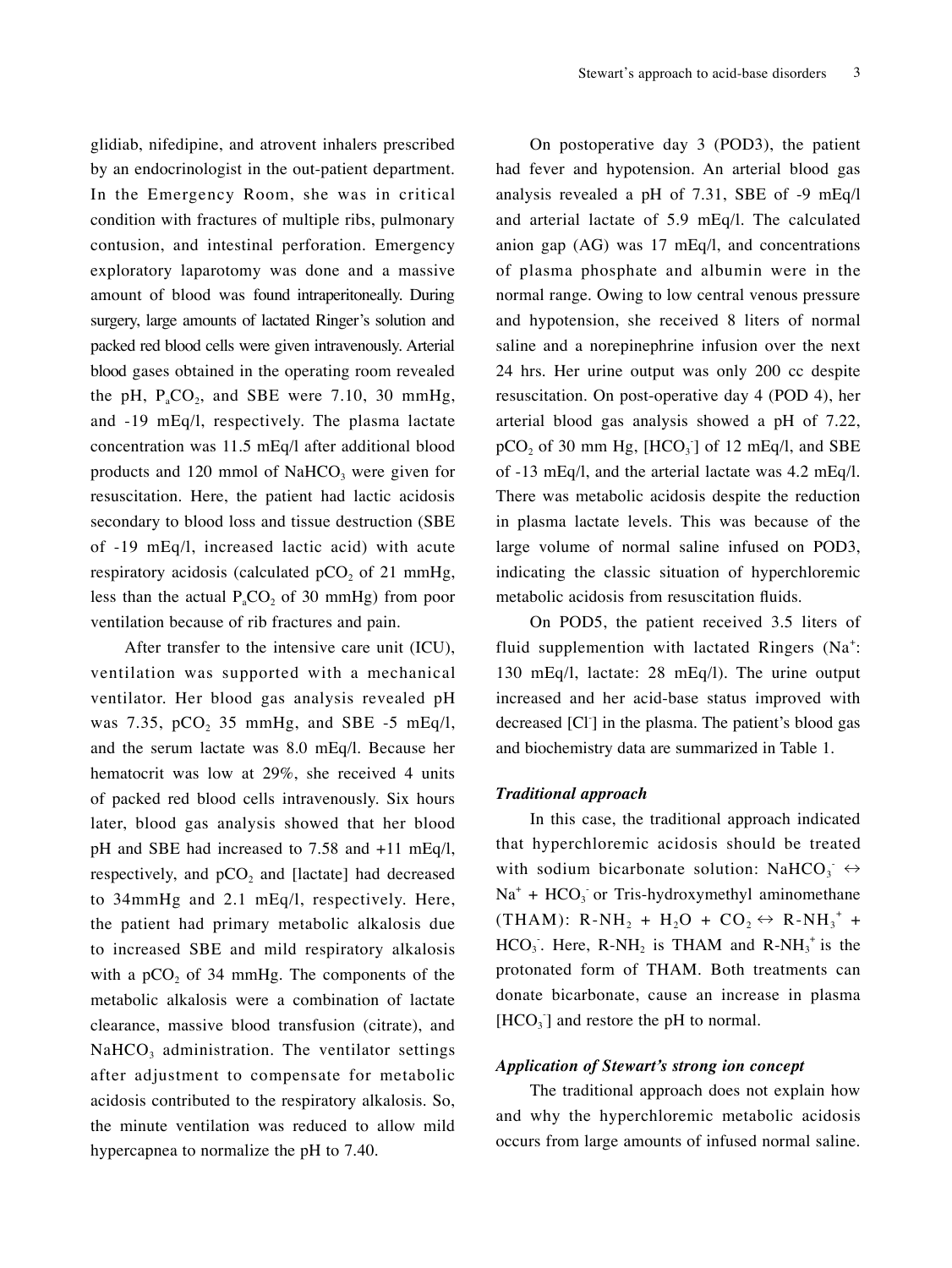| л.                       | $\circ$        | ┙        |          |          |
|--------------------------|----------------|----------|----------|----------|
| Blood chemistries        | On Arrival ICU | 7am POD3 | 8am POD4 | 6am POD5 |
| $Na$ (mEq/l)             | 140            | 139      | 142      | 139      |
| $K$ (mEq $\ell$ )        | 3.9            | 3.2      | 3.5      | 3.9      |
| $Mg$ (mEq/l)             | 1.65           |          | 1.64     |          |
| Cl(mEq/l)                | 102            | 103      | 114      | 108      |
| HCO <sub>3</sub> (mEq/l) | 18.8           | 22.1     | 12       | 22       |
| pH                       | 7.35           | 7.31     | 7.22     | 7.36     |
| $[H^+]$ (nmol/l)         | [44.67]        | [48.98]  | [60.2]   | [43.65]  |
| $pCO2$ (mmHg)            | 35             | 45.1     | 30.1     | 40.0     |
| SBE (mEq/l)              | $-5$           | -9       | $-13$    | $-5$     |
| Lactate $(mEq/l)$        | 8              | 5.9      | 4.2      | 2.1      |
| Albumin $(g/dl)$         | 4.1            |          | 4.0      |          |
| Phosphate (mg/dl)        | 3.8            |          | 3.9      |          |
| Anion Gap (mEq/l)        | 23.1           | 17.1     | 19.5     | 12.9     |
| SID(mEq/l)               | 40.6           | 40.0     | 34.0     | 39.5     |

Table 1 Case 1 patient's blood gas and biochemistry data

- SID= {  $[Na^{+}] + [K^{+}] + [Ca^{2+}] + [Mg^{2+}]$  } - {  $[Cl^{+}]$  + [lactate] }

- Conversion of lactate in mg/dl to mEq/l (mmol/l) involves multiplying by 0.111

Stewart's approach explains the mechanism of hyperchloremic acidosis and its rational treatment. This is important since normal saline is widely used nowadays as a first line resuscitative fluid in most hospitals and may deteriorate underlying acidosis if it is unnoticed.

The Stewart concept starts with strong ions, completely dissociated ions which exist only as charged forms at physiologic pH in biologic solutions. In plasma, strong ions may be inorganic, e.g. Na<sup>+</sup>, Cl<sup>-</sup>, K<sup>+</sup> or organic, e.g. lactate, where Na<sup>+</sup> and Cl<sup>-</sup> are the major and most abundant strong ions.

#### *Strong ion difference*

 $SID =$  (the sum of all measurable strong cation concentrations in the plasma) minus (the sum of all measurable strong anion concentrations in the plasma)<sup>(11)</sup>. SID= { [Na<sup>+</sup>] + [K<sup>+</sup>] + [Ca<sup>2+</sup>] + [Mg<sup>2+</sup>] }  $- \{ [Cl] + [lactate] \}$ 

The normal plasma SID is 40 to 42 mmol/l of a net positive charge. Plasma SID changes have a significant influence on water dissociation via the laws of electrical neutrality and mass conservation. A net increase in the strong cation concentration in the plasma will increase the SID. The increase in the SID level decreases  $H^+$  release from water, and thus reduces plasma  $[H^+]$  and elevates p $H^{(1,2)}$ . Similarly, a decreased serum SID from strong anion elevation may increase water dissociation with a resultant increase in  $[H^+]$  and lower pH.

Normal human plasma is on the alkaline side of neutral with a positive SID. Plasma [Na<sup>+</sup>] and [CI<sup>-</sup>] are in the ranges of 135-155 mEq/l and 95-105 mEq/l, respectively. Normal saline solution with no other strong ions present has a SID of 0 mEq/l  $([Na^+] = [Cl^-] = 154$  mEq/l). When normal saline is infused intravenously, a net increase in Cl anion compared with  $Na<sup>+</sup>$  cation results in a decreased SID that causes dissociation of H<sup>+</sup> from  $H_2O$ . An increase in plasma  $[H^+]$  and a fall in pH could be expected with normal saline infusion. Here, hyperchloremia was the cause of metabolic acidosis. The more negative ions of Cl- infused, the more acidic the plasma becomes. The rate and dose of normal saline infusion is the main determinant of hyperchloremic acidosis.

The specific treatment for hyperchloremic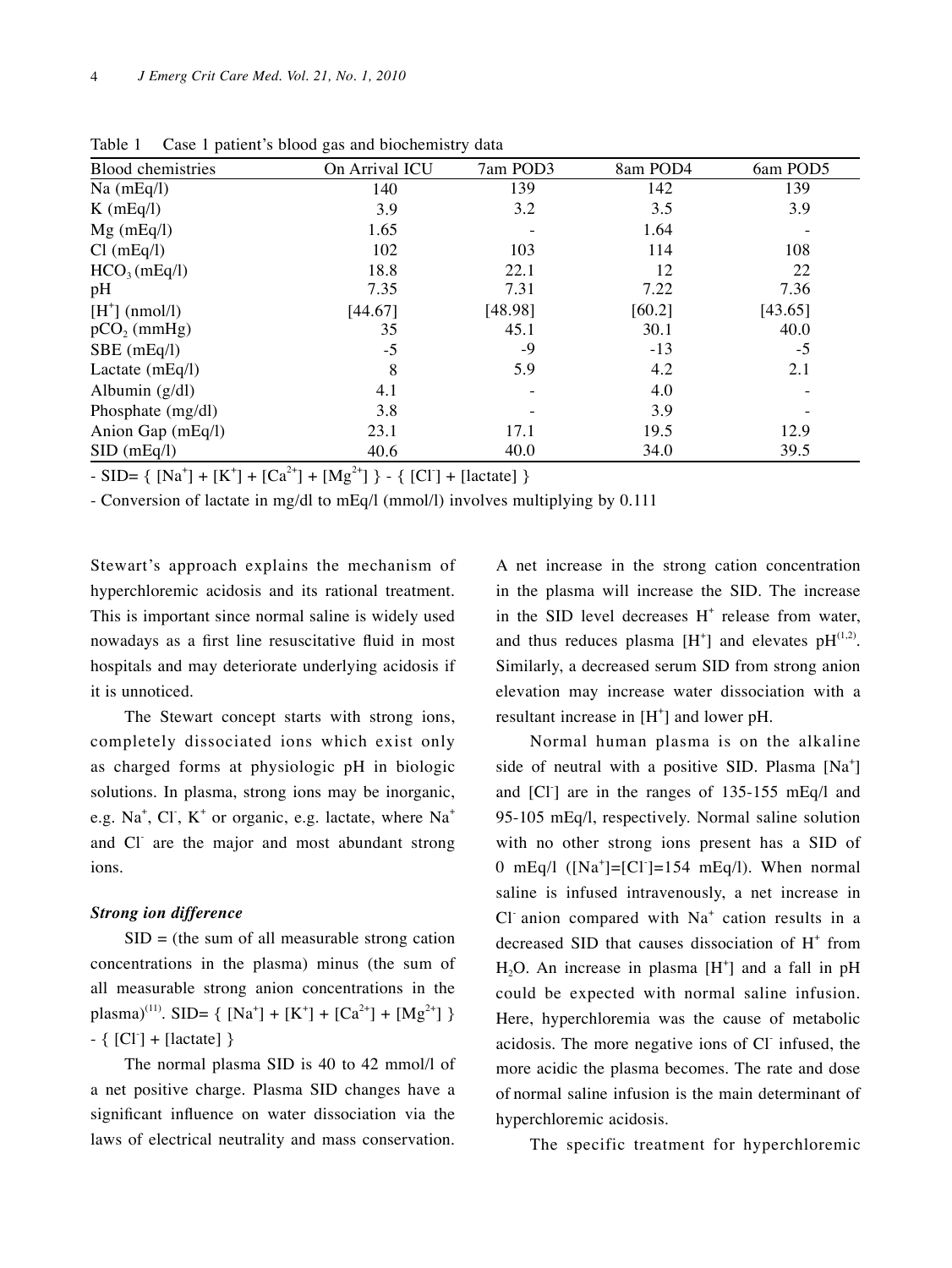acidosis is to increase the SID by adding strong cation to compensate for water dissociation and hydrogen ion release. A solution with a strong cation concentration exceeding the strong anion concentration by 40-42 mEq/l can be given for this purpose since the normal plasma SID is 40-42 mEq/l. Both 130 mmol of sodium bicarbonate (e.g. 7.5% sodium bicarbonate; Na<sup>+</sup> without Cl, effective SID of 130 mEq) and 128 mmol of THAM have a high effective SID and can correct this type of acidosis. Therefore, the strong ion approach explains how and why sodium bicarbonate and THAM are used to treat hyperchloremic acidosis. On the contrary, if critically ill patients present with severe hyperlactatemia associated with hypochloremic alkalosis, the laboratory data may show normal values for the pH,  $[HCO_3]$  and  $SBE^{(12)}$ .

#### **Case 2**

A 58 years old man had liver transplantation. Because of allograft function impairment, the lactate concentration increased to 16 mEq/l 5 hours after transplantation. At that time, arterial blood gas analysis revealed a pH of 7.18,  $pCO<sub>2</sub>$  of 30 mmHg, and SBE of -17 mEq/l, indicating metabolic acidosis secondary to lactic acid accumulation with respiratory acidosis due to inadequate postoperative respiration. Measurements of the pulmonary capillary wedge pressure, right ventricular enddiastolic volume, and serum albumin were 12 mmHg, 118 ml, and 2.2 g/dl, respectively. Here, the increase in plasma lactate and decrease in SBE were found simultaneously and primary lactic acidosis was easily defined. We adjusted the mechanical ventilator in an effort to maintain the  $P_{a}CO_{2}$  at a level of 26-28 mmHg. Additional fluid supplements were given to reduce the anaerobic metabolism. A total of 50 gm albumin (200 ml of 25% albumin) was administered intravenously. Normal saline resuscitation was not done since it might have increased the metabolic acidosis.

Six hours later, the patient's urine output was reduced and the serum  $[Na^+]$  and  $[Cl^-]$  were 132 and 104 mEq/l, respectively. Arterial blood gas data showed a pH of 7.32, pCO<sub>2</sub> of  $25 \text{ mmHg}$ , and SBE of -12 mEq/l. The lactate was still 16 mEq/l. Therefore, an infusion of 100 mEq of  $7.5\%$  NaHCO<sub>3</sub> was given. Twelve hours later, the patient awoke. The liver function resumed with bile production, and the urine output increased. Arterial blood gas analysis revealed a pH of 7.40, pCO<sub>2</sub> of  $35 \text{ mmHg}$ and SBE of -1 mEq/ l. The blood lactate decreased by 6 mEq $\alpha$  to 10 mEq $\alpha$ . The serum [Na<sup>+</sup>] and [Cl<sup>-</sup>] were 134 and 101 mEq/l, respectively, showing an increase of  $[Na^+]$  by 2 mM and a decrease of  $[CI]$ by 3 mM. Although these changes were small, they resulted in a significant increase in the SID from 21 mEq/l to 32 mEq/l. The reduction of serum [Cl<sup>-</sup>] occurred because of preserved renal excretion and/or other inter-compartmental shifts. The serum [Na<sup>+</sup>] was increased by exogenous Na<sup>+</sup> administration from the NaHCO<sub>3</sub> and  $25\%$  albumin infusion.

An overview of the patient's data, showed that the SID was low at 32 mEq/l which might be attributed to a low level of  $A<sub>TOT</sub>$  (albumin is 2.7 g/dl, phosphate is 2.9 mg/dl). When the [lactate] then decreased, the SID increased to nearly 40 mEq/l and with pending metabolic alkalosis. Thus the minute ventilation needed to be reduced. The kidneys retained Cl over the next few hours and restored the SID to the baseline. When the transplanted liver started to produce albumin, the  $A_{\text{TOT}}$  increased gradually and reached a new steady SID. The patient's blood gas and biochemistry data 6 hrs and 12 hrs after albumin infusion are summarized in Table 2.

#### *Traditional approach*

According to the Henderson-Hasselbalch equation: pH = pKa  $\times$  log[HCO<sub>3</sub>/(0.03  $\times$  (pCO<sub>2</sub>)]<sup>(1,2)</sup>. Changes in plasma  $HCO<sub>3</sub>$  lead to metabolic or non-respiratory acid-base anomalies. Respiratory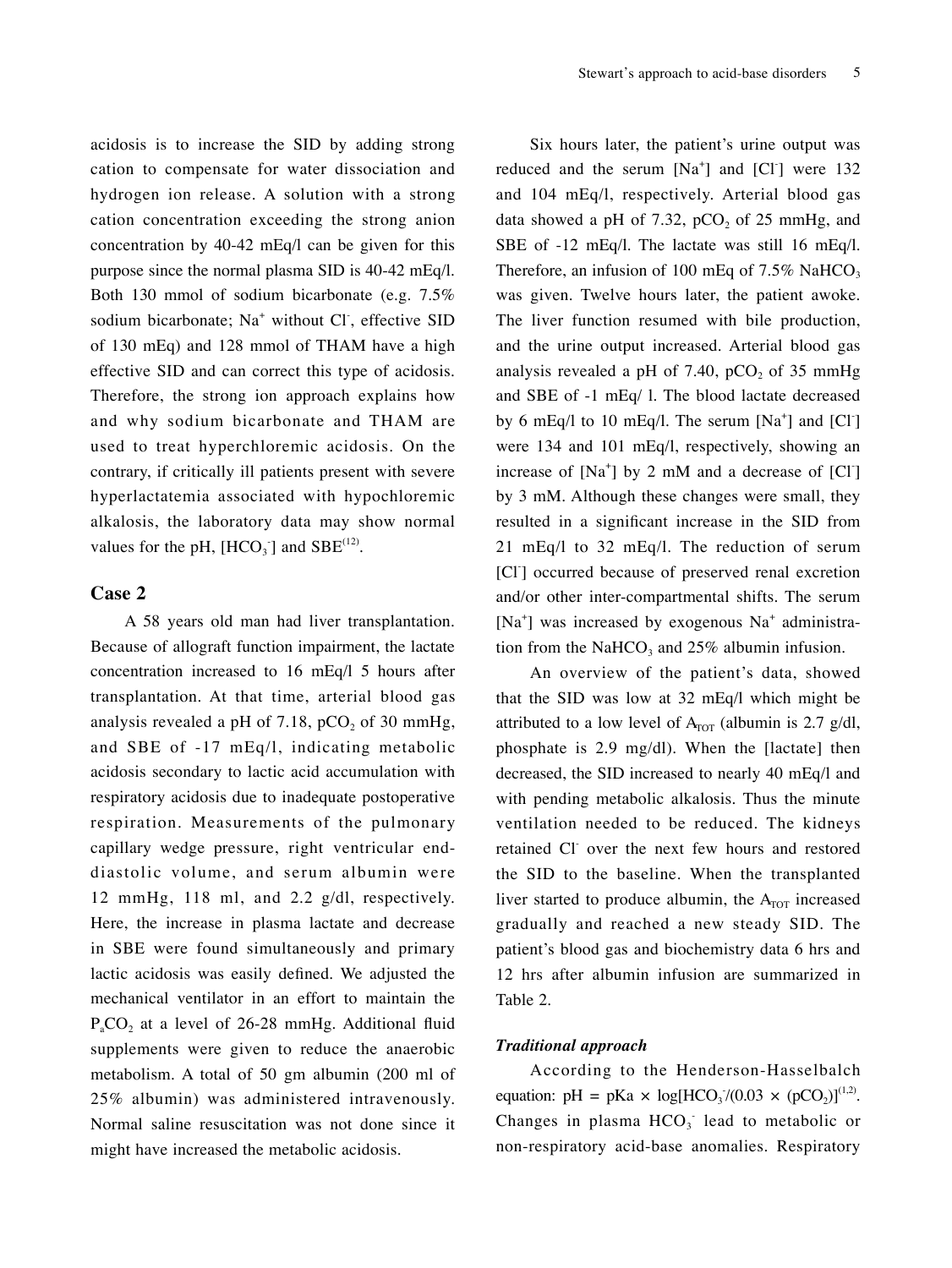compensation leads to changes in  $pCO<sub>2</sub>$  to compensate for primary metabolic disorders. Since  $HCO<sub>3</sub>$  and  $pCO<sub>2</sub>$  are interdependent, this formula can't be used to explain the complex metabolic acid-base disturbances noted on clinical grounds, especially in critically ill patients. So, an alternate approach to quantify the metabolic component was suggested by Siggard-Anderson and colleagues. The SBE was calculated by the Van Slyke equation<sup> $(7,8)$ </sup>. The correlation between changes in the SBE and  $pCO<sub>2</sub>$  during metabolic acid-base disturbances is shown in Table 3.

The major drawback of the SBE approach is that weak acids, such as plasma proteins and other unmeasured anions, are not included. Most patients in critical units have reduced proteins and increased metabolic anions. Emit and Narins developed the anion gap (AG) approach to determine metabolic disorders<sup> $(13)$ </sup>. The law of electro-neutrality is applied in this approach.

The sum of cations  $=$  The sum of anions (electrical neutrality)

 $Na^{+} + K^{+}$  + unmeasured cations =  $Cl^{-}$  +  $HCO_3^-$ + unmeasured anions

Anion gap =  $(Na^{+} + K^{+}) - (Cl^{-} + HCO_{3})$  = 10–12 mmol/litre.

In most critically ill patients, hypoalbuminemia is encountered frequently. For hypoalbuminemic and hypophosphatemic patients, the corrected anion  $gap = [(Na^+ + K^+) - (Cl + HCO_3)] - [(0.2 \times albumin$  $g/1 + 1.5 \times$  phosphate mmol/l)]<sup>(14)</sup>. In patients with severe hyperlactatemia, the corrected anion gap  $=$  ${[(Na^+ + K^+)- (Cl + HCO_3)] + 0.25 \times (40-[albumin])}$  $(g/1)$ ])–lactate}<sup>(15)</sup>. The drawback of this approach is that this equation involves  $[HCO<sub>3</sub>]$ . The SBE and AG approach is inadequate since  $[HCO<sub>3</sub>]$  can be changed accordingly with respiratory disturbances, e.g. in hyperventilation.

#### *Application of Stewart's weak acid (A<sub>TOT</sub>) concept*

Stewart's approach includes the non-volatile weak acids  $(A<sub>TOT</sub>)$  as a major component in acidbase disturbances. Plasma  $A<sub>TOT</sub>$  includes inorganic phosphate, albumin and other plasma proteins.

1. Proteins ([ $PrTot$ ] =  $[Pr] + [HPr]$ )

2. Phosphates (  $[PiTot] = [PO<sub>4</sub><sup>-3</sup>] + [HPO<sub>4</sub><sup>-2</sup>] +$  $[H_2PO_4] + [H_3PO_4]$ 

Albumin acts as a weak acid in plasma

| Table $\mathcal{L}$ case $\mathcal{L}$ patient s blood gas and blochemistry data |             |                                            |  |  |  |
|----------------------------------------------------------------------------------|-------------|--------------------------------------------|--|--|--|
| <b>Blood</b> chemistries                                                         | 6 hrs later | 12 hrs later (6 hrs after $HCO3$ infusion) |  |  |  |
| $Na$ (mEq/l)                                                                     | 132         | 134                                        |  |  |  |
| K(mEq/I)                                                                         | 3.8         | 3.6                                        |  |  |  |
| Cl(mEq/l)                                                                        | 104         | 101                                        |  |  |  |
| Lactate $(mEq/l)$                                                                | 16          | 10                                         |  |  |  |
| Phosphate (mg/dl)                                                                | 3.8         | 2.9                                        |  |  |  |
| Albumin $(g/dl)$                                                                 | 2.6         | 2.7                                        |  |  |  |
| pH                                                                               | 7.32        | 7.40                                       |  |  |  |
| $[H^+]$ (nmol/l)                                                                 | [47.9]      | [39.8]                                     |  |  |  |
| pCO <sub>2</sub> (mmHg)                                                          | 25          | 35                                         |  |  |  |
| $HCO3$ (mEq/l)                                                                   | 12.5        | 21                                         |  |  |  |
| $SBE$ (mEq/l)                                                                    | $-12$       | $-1$                                       |  |  |  |
| Anion gap (mEq/l)                                                                | 19.3        | 15.6                                       |  |  |  |
| Corrected anion gap (mEq/l)                                                      | 17.0        | 13.7                                       |  |  |  |
| SID(mEq/l)                                                                       | 21.45       | 32.25                                      |  |  |  |

Table 2 Case 2 patient's blood gas and biochemistry data

Phosphate in mg/dL is converted to mmol/L by multiplying by 0.323

Anion gap =  $(Na^+ + K^+)$ - $(Cl^+ + HCO_3)$ 

Corrected anion gap =  $[(Na^+ + K^+) - (CI + HCO_3)] - [(0.2 \times albumin g/l + 1.5 \times phosphate mmol/l)]$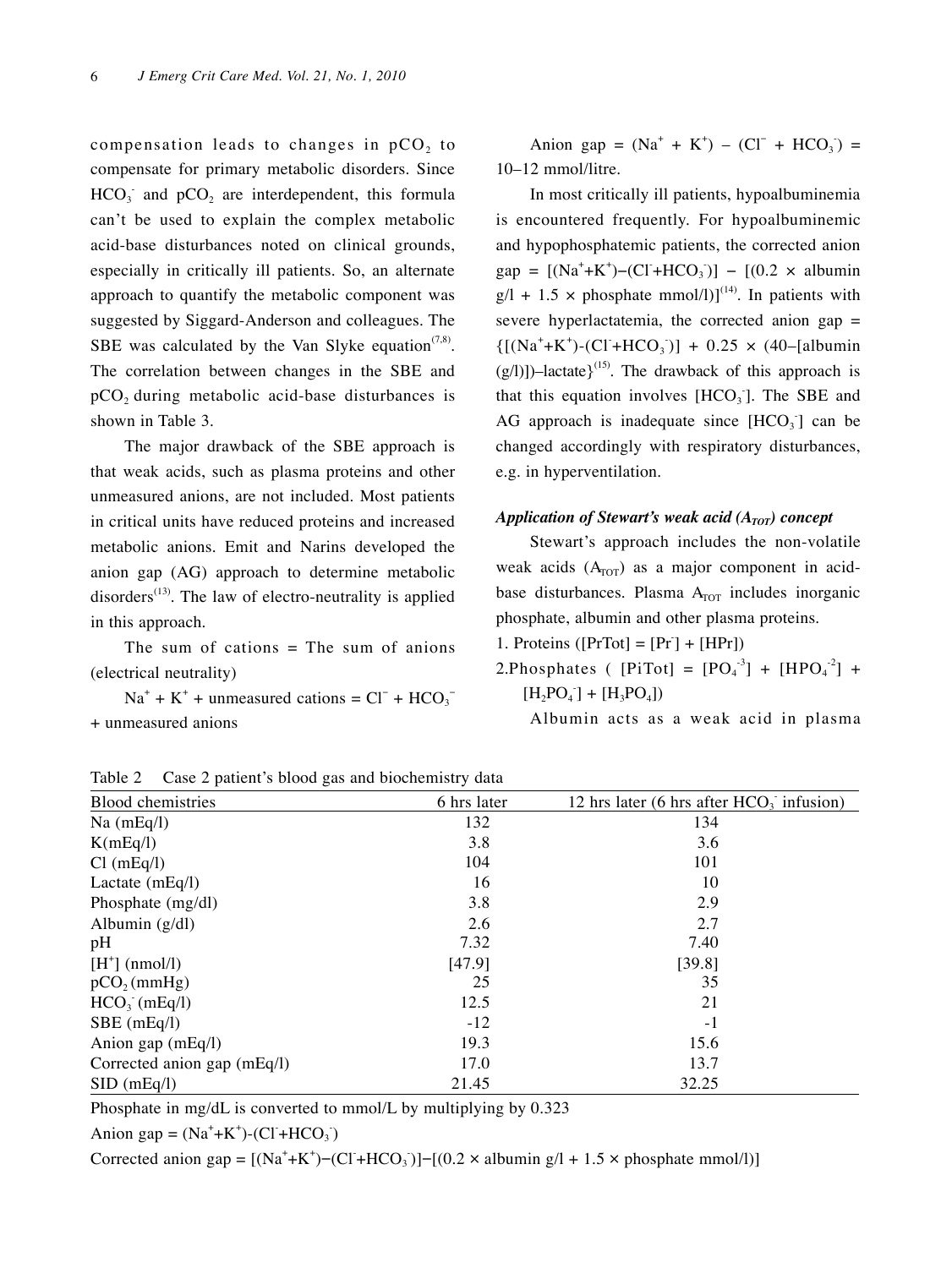| $pCO$ <sub>2</sub> (mmHg)                    | $SBE$ (mEq/L)                                              |
|----------------------------------------------|------------------------------------------------------------|
| >45                                          | $= 0$                                                      |
| <35                                          | $= 0$                                                      |
| >45                                          | $=0.4 \times (pCO_{2} - 40)$                               |
| <35                                          | $=0.4 \times (pCO_{2} - 40)$                               |
| $= (1.5 \times HCO_3) + 8$ , or $= 40 + SBE$ | $\leq$ -5                                                  |
|                                              | $> +5$                                                     |
|                                              | $= (0.7 \times HCO_3) + 21$ , or $= 40 + (0.6 \times SBE)$ |

Table 3 The correlation between changes in SBE and  $pCO<sub>2</sub>$  in acid-base disturbances

(Modified from reference 16)

proteins which greatly determines the pH and it's increase might cause acidosis. Thus, in hypoalbuminemic patients, a normal plasma pH and anion gap might be seen despite underlying severe acidosis. In other words, hypoalbuminemia may mask severe metabolic acidosis. This concept is clinically very important since most critically ill patients presenting with metabolic acidosis are in a hypoalbuminemic condition. If this condition is not taken into account, the underlying metabolic acidosis will be missed and uncorrected $(17-19)$ . Normally serum phosphate levels are so low that a change does not affect acid-base disorders much. However, in renal failure patients, hyperphosphatemia could result in acidemia.

Previous studies found that after adjusting for hypoalbuminemia (e.g. corrected anion gap), both the traditional and Stewart approach are similarly reliable in determining acid-base disorders<sup> $(18,20)$ </sup>. A prospective study in 2007 by Boniatti and colleagues found that Stewart's approach can identify more major acid-base disturbances than the traditional approach $^{(21)}$ .

#### **Conclusion**

Acid-base disorders are still a great problem in clinical practice, especially in emergency and intensive care units. Many proposed theories for those disturbances have arisen over the years. The Stewart approach may be more accurate than other

concepts in determining acid-base disturbances. This "new approach" helps us understand the underlying mechanisms of hyperchloremic acidosis, hyperalbuminemic acidosis, dilution acidosis, contraction alkalosis, and renal tubular acidosis, leading to appropriate treatment.

#### **References**

- 1. Hasselbalch KA. Die berechnung der wasserstoffzahl des blutes auf der freien und gebundenen kohlensaure desselben, und die sauerstoffbindung des blutes als funktion der wasserstoffzahl. Biochem Z 1916;78:112-44.
- 2. Siggaard-Andersen O. The van Slyke equation. Scand J Clin Lab Invest (Suppl) 1977;37:15-20.
- 3. Stewart PA. Independent and dependent variables of acid-base control. Respir Physiol 1978;33:9-26.
- 4. Stewart PA. How to understand acid base balance, in A Quantitative Acid-Base Primer for Biology and Medicine, edited by Stewart PA, New York: Elsevier, 1981.
- 5. Stewart PA. Modern quantitative acidbase chemistry. Can J Physiol Pharmacol 1983:61:1444-61.
- 6. Corey HE. Stewart and beyond: new models of acid-base balance. Kidney Int 2003;64:777-87.
- 7. Schlichtig R, Grogono AW, Severinghaus JW. Hum[a](https://www.researchgate.net/publication/13614337_Human_PaCO2_and_standard_base_excess_compensation_for_acid-base_imbalance?el=1_x_8&enrichId=rgreq-5b357e6a76994937ac6a71bae977df15-XXX&enrichSource=Y292ZXJQYWdlOzI2ODMzMDk1MTtBUzoyNDQ1Mzg2MTQ3NDMwNDBAMTQzNTMxMzk1Nzg0MA==)n  $P_{a}CO_{2}$  $P_{a}CO_{2}$  $P_{a}CO_{2}$  and standard base excess compensation for acid-base imbalance. Crit Care Med 1998;26:1173-9.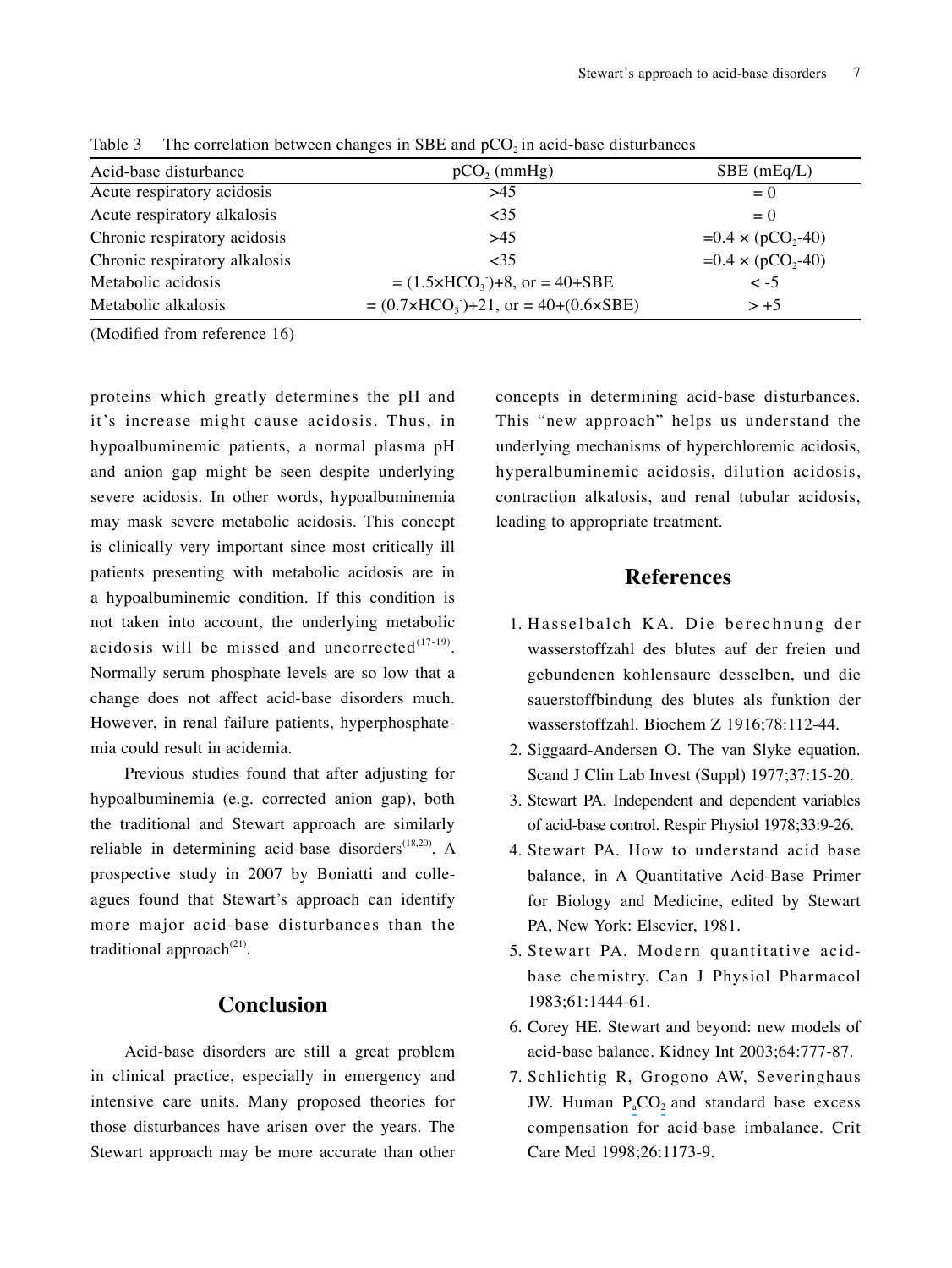- 8. Morgan TJ, Clark C. Endre ZH. Accuracy of base excess: an in vitro evaluation of the Van Slyke equation. Crit Care Med 2003;28:2932-6.
- 9. Geissler PL, Dellago C, Chandler D, Hutter J, Parrinello M. Autoionization in liquid water. Science 2001;291:2121-4.
- 0. Rini M, Magnes BZ, Pines E, Nibbering ETJ. Real-time observation of bimodal proton transfer in acid-base pairs in water. Science 2003:301:349-52.
- . Hubble SMA. Acid-base and blood gas analysis. Anaesthesia & Intensive Care Med 2007;8:47-3.
- 2. Tuhay G, Pein MC, Masevicius FD, Kutscherauer DO, Dubin A. Severe hyperlactatemia with normal base excess: a quantitative analysis using conventional and Stewart approaches. Crit Care 2008;2:R66.
- 3. Emmett M, Narins RG. Clinical use of the anion gap. Medicine 1977;56:38-54.
- 4. Figge J, Jabor A, Kazda A, Fencl V. Anion gap and hypoalbuminemia. Crit Care Med 1998; 26:807-0.
- 5. Moviat M, van Haren F, van der Hoeven H.

Conventional or physicochemical approach in intensive care unit patients with metabolic acidosis. Criti Care 2003;7:R41-5.

- 6. Kellum JA. Determinants of blood pH in health and disease. Criti Care 2000;4:6-4.
- 7. Story DA, Poustie S, Bellomo R. Quantitative physical chemistry analysis of acidbase disorders in critically ill patients. Anaesthesia 2001;56:530-3.
- 18. Fencl V, Jabor A, Kazda A, Figge J. Diagnosis of metabolic acid-base disturbances in critically ill patients. Am J Respir Criti Care Med 2000;162:2246-51.
- 9. Gilfix BM, Bique M, Magder S. A physical chemical approach to the analysis of acid-base balance in the clinical setting. Crit Care Med 1993;8:187-97.
- 20. Dubin A, Menises MM, Masevicius FD, et al. Comparison of three different methods of evaluation of metabolic acid-base disorders. Crit Care Med 2007;35:1254-70.
- 21. Boniatti MM, Cardoso PR, Castilho RK, Vieira SR. Acid-base disorders evaluation in critically ill patients. Inten Care Med 2009;35:1377-82.